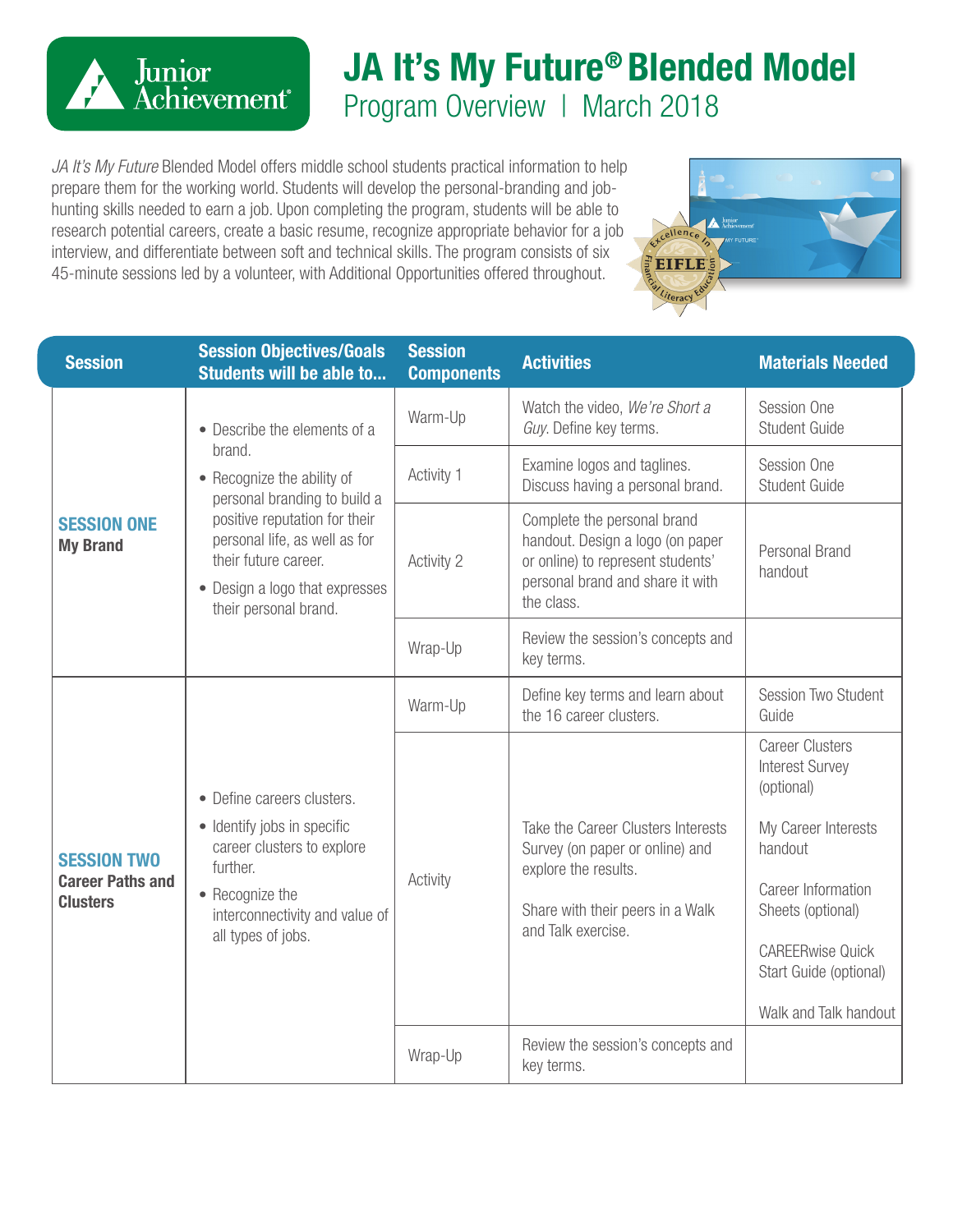| <b>SESSION THREE</b><br><b>High-Growth</b><br><b>Careers</b> | • Identify specific careers that<br>are forecast to have high-<br>growth rates.<br>• Consider a variety of factors<br>when selecting a career.                                                                                                                                                                                                                       | Warm-Up  | Define key terms. Play a sorting<br>game in which students examine<br>careers and sort them into two<br>categories: growing or declining.                                                                                                                                                                                              | <b>Session Three</b><br>Student Guide                                                |
|--------------------------------------------------------------|----------------------------------------------------------------------------------------------------------------------------------------------------------------------------------------------------------------------------------------------------------------------------------------------------------------------------------------------------------------------|----------|----------------------------------------------------------------------------------------------------------------------------------------------------------------------------------------------------------------------------------------------------------------------------------------------------------------------------------------|--------------------------------------------------------------------------------------|
|                                                              |                                                                                                                                                                                                                                                                                                                                                                      | Activity | Play the Career Matchup game in<br>which students learn about careers,<br>education requirements, and job<br>growth potential.                                                                                                                                                                                                         | <b>High-Growth Careers</b><br>Handout                                                |
|                                                              |                                                                                                                                                                                                                                                                                                                                                                      | Wrap-Up  | Review the session's concepts and<br>key terms.                                                                                                                                                                                                                                                                                        |                                                                                      |
| <b>SESSION FOUR</b><br><b>Career Mapping</b>                 | • Identify jobs in specific<br>career clusters that they<br>would like to explore further.<br>• Plan significant milestones<br>they need to reach to earn a<br>particular job.                                                                                                                                                                                       | Warm-Up  | Play Who Am I? to guess a celebrity<br>and the experiences he or she had<br>on the way to his or her career<br>destination.<br>Discuss the celebrities in the<br>game to identify the skills and<br>experiences that helped shape<br>each celebrity's future career.                                                                   | <b>Session Four</b><br>Student Guide                                                 |
|                                                              |                                                                                                                                                                                                                                                                                                                                                                      | Activity | Learn about a career map and<br>examine a sample. Complete the<br>personal career map handout and<br>share it with the class.                                                                                                                                                                                                          | Career Map: Forensic<br>Science Technician<br>handout<br>My Career Map               |
|                                                              |                                                                                                                                                                                                                                                                                                                                                                      | Wrap-Up  | Review the session's concepts and<br>key terms.                                                                                                                                                                                                                                                                                        |                                                                                      |
| <b>SESSION FIVE</b><br><b>On the Hunt</b>                    | • Recognize basic job-hunting<br>techniques, including<br>looking for a job, applying,<br>interviewing, and listing<br>references.<br>• Recognize the importance of<br>personal presentation and<br>making a good impression,<br>on paper and in person.<br>• Recognize the basic<br>construction of a resume<br>and the skills that should be<br>highlighted on it. | Warm-Up  | Learn about the job-hunting<br>process and define key terms.<br>Play Two Truths and a Myth to<br>underscore facts about job hunting.                                                                                                                                                                                                   | <b>Session Five</b><br>Student Guide                                                 |
|                                                              |                                                                                                                                                                                                                                                                                                                                                                      | Activity | Watch a video to learn five<br>important resume tips. Through<br>a resume builder, learn about<br>the proper format for a resume<br>and select the correct skills and<br>experiences to apply for a specified<br>position.<br>Learn interviewing tips and watch a<br>video that focuses on the soft skills<br>enthusiasm and attitude. | 25 Job-Hunting Tips<br>handout<br>My Resume handout<br>Model Resume<br>(online only) |
|                                                              |                                                                                                                                                                                                                                                                                                                                                                      | Wrap-Up  | Review the session's concepts and<br>key terms.                                                                                                                                                                                                                                                                                        |                                                                                      |